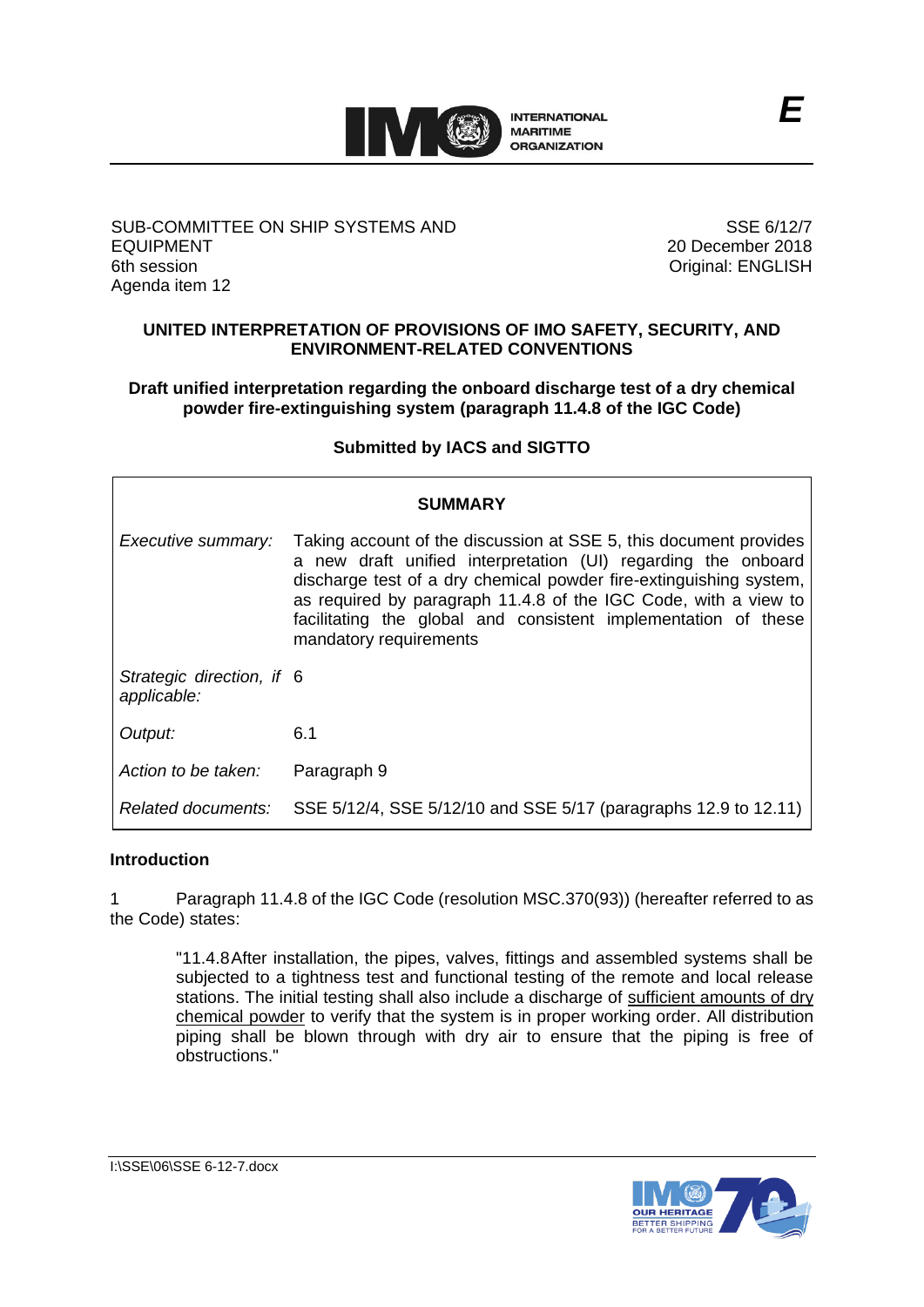# **Background**

2 In document SSE 5/12/4, IACS sought clarification regarding the vague expression "sufficient amounts of dry chemical powder".

3 IACS' presentation of SSE 5/12/4 at SSE 5 was supplemented by a video filming of this discharge testing and IACS advised the Sub-Committee of the following challenges that were being encountered when implementing the provisions of paragraph 11.4.8 of the Code:

- .1 the difficulty to completely prevent powder splash into the marine environment, despite the efforts of those conducting the test;
- .2 the negative effect on the marine environment (in particular, fisheries), as well as the working environment, as a result of the discharge of this chemical powder;
- .3 the disruption to the shipbuilding process (hampering the ship's painting process) and the risk presented to already installed onboard sensitive and safety critical electronic (e.g. communications and navigation) systems from the high-pressure discharge of tiny particles of dry powder as a result of undertaking this large-scale test;
- .4 the refilling of significant amounts of powder on board that came with a risk of moisture getting into the powder after the conduct of this discharge for testing, compared to the filling of the tank at the manufacturer's factory prior to delivery to the ship;
- .5 the risk of the system being left with residues of dry powder in it, which could later lead to clogging; and
- .6 whether the main purpose of the "discharge of powder" test was to confirm that the system, as installed, could provide enough pressure to send the powder through any monitor/hand hose line with the required throwing range, noting that the onboard air blow through testing would confirm the effectiveness of the piping installation, as required by the last sentence of this paragraph of the IGC Code.

4 Taking into account the considerations explained in paragraph 3 above, IACS proposed the following draft UI of the term "sufficient amounts of dry chemical powder":

"Testing arrangements such as, but not limited to, the discharge from one monitor and one hand hose line, may be accepted instead of discharging dry chemical powder from all the monitors and hose line(s) on board, if it is verified that dry chemical powder is discharged properly from at least one monitor and the one hand hose line arranged in the most onerous location."

5 Taking account of the comments and views expressed in document SSE 5/12/10 (SIGTTO), which emphasized that the installation function test required by paragraph 11.4.8 of the IGC Code was essential to test the system fully, SSE 5 did not endorse the proposed UI and invited IACS, SIGTTO and other interested delegations to note the comments made and take action, if deemed appropriate (SSE 5/17, paragraph 12.11).